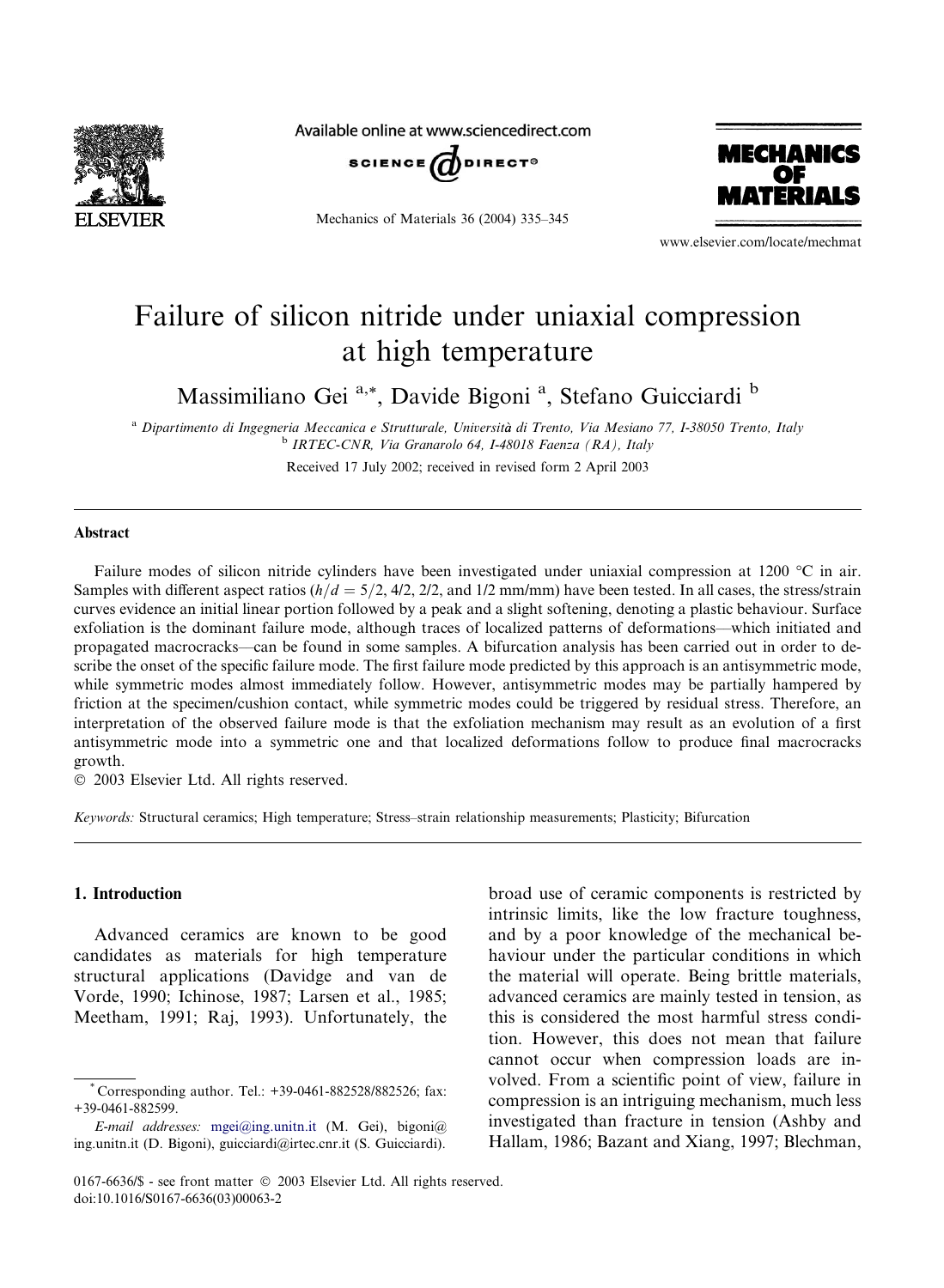1997; Dyskin et al., 1999; Germanovich and Dyskin, 2000; Horii and Nemat-Nasser, 1985; Sammis and Ashby, 1986).

Our interest here is the behaviour of ceramic materials at high temperature and subject to compressive uniaxial stresses. For the specific ceramic under investigation, sintering aids have been used to obtain a fully dense material. These remain as intergranular vitreous phase in the final microstructure of the material. Being less refractory than the ceramic itself, at high temperature this phase becomes viscous promoting viscous flow and grain sliding when stress is applied (Chan and Page, 1993; Lueke et al., 1995; Tsai and Raj, 1982; Wilkinson and Chadwick, 1991). Moreover, due to the high hydrostatic pressure which sets up at the triple grain boundary junctions, cavitation takes place at the intergranular glassy phase, even in compression (Crampon et al., 1997; Lange et al., 1980). At high temperature, when the above-mentioned relaxing mechanisms come into play, both the tensile and the compressive strengths of the material drop. The ratio of the tensile to the compressive strength, which at room temperature is about 1/10 (Atkins and Mai, 1988), increases with temperature and our experiments indicate that the ratio becomes approximately  $1/4$  at  $1200$  °C.

A few works on short-term tensile tests appeared in the literature on advanced ceramics at high temperature (Lin et al., 1993; Ohji and Yamauchi, 1994; Ohji et al., 1990; Testu et al., 2001), while little or nothing can be found about shortterm compression tests. This study represents an initial contribution in this almost unexplored field. In particular, we observe peculiar modes of failure of our tested cylindrical specimen and we propose an interpretation in terms of bifurcation theory, in which initiation of failure is explained by the occurrence of a surface bifurcation mode.

## 2. Experimental

The selected material was prepared by mechanically mixing an  $\alpha$ -Si<sub>3</sub>N<sub>4</sub> powder (S-Stark LC 12 SX, H. C. Stark, New York, NY) with 8 wt.%  $Y_2O_3$  and 3 wt.%  $Al_2O_3$  as sintering aids. The mixture was uniaxially hot-pressed in a graphite

# Table 1

Microstructural and mechanical properties of the tested silicon nitride at room temperature

| Density $(g/cm^3)$            | 3.28                 |
|-------------------------------|----------------------|
| Mean grain size $(\mu m)$     | 0.8                  |
| β-grain aspect ratio          | $\approx 7$          |
| Thermal expansion coefficient | 3.25                 |
| $(10^{-6} °C^{-1})$           |                      |
| Hardness (GPa)                | $20.7 + 0.9$         |
| Young modulus (GPa)           | 301                  |
| Toughness (MPa $\sqrt{m}$ )   | $4.8 + 0.15$         |
| Flexural strength (MPa)       | $RT895 + 35$         |
|                               | 1000 °C 603 $\pm$ 39 |
|                               | 1300 °C 281 $\pm$ 22 |
|                               |                      |

crucible under a pressure of 30 MPa at 1810  $^{\circ}$ C. X-ray diffractometry of the as-sintered material revealed that the main phases were  $\beta$ -Si<sub>3</sub>N<sub>4</sub> with  $\approx 10\%$  residual  $\alpha$ -Si<sub>3</sub>N<sub>4</sub>. Some relevant microstructural and mechanical properties are summarised in Table 1 (measured at room temperature unless otherwise indicated). Further information can be found in Biasini et al. (1992).

From the pellet (45 mm in diameter and 15 mm height), cylinders with a diameter of 2 mm were obtained by machining with their axis parallel to the hot-pressing direction. Samples with different heights were prepared: 1, 2, 4 and 5 mm, respectively. The tests were conducted in air at  $1200^{\circ}$ C using an Instron machine mod. 6025 (Instron Ltd., High Wycombe, UK). To avoid excessive friction at the interface, two larger  $Si<sub>3</sub>N<sub>4</sub>$  cylinders (6 mm in diameter and 3 mm in height) machined from the same billet of the samples were inserted between the sample and the alumina pushrods. All the tests were conducted at a nominal strain rate of  $5 \times 10^{-5}$  s<sup>-1</sup>. The strain rate was calculated from the specimen height and the crosshead displacement rate. The heating rate was  $10^{\circ}$ C/min and, before loading, the sample was allowed to soak for 18 min to insure thermal equilibrium. Most of the tests were stopped after a load drop of about 3–4% of the peak load. The load was removed before the cooling down. Two out of nine samples broke just after the test stop. To observe the full evolution of damage, one thick sample, 1 mm height, was deformed up to 0.12. The sample failure patterns were observed by optical (Leitz DMRME, Leica,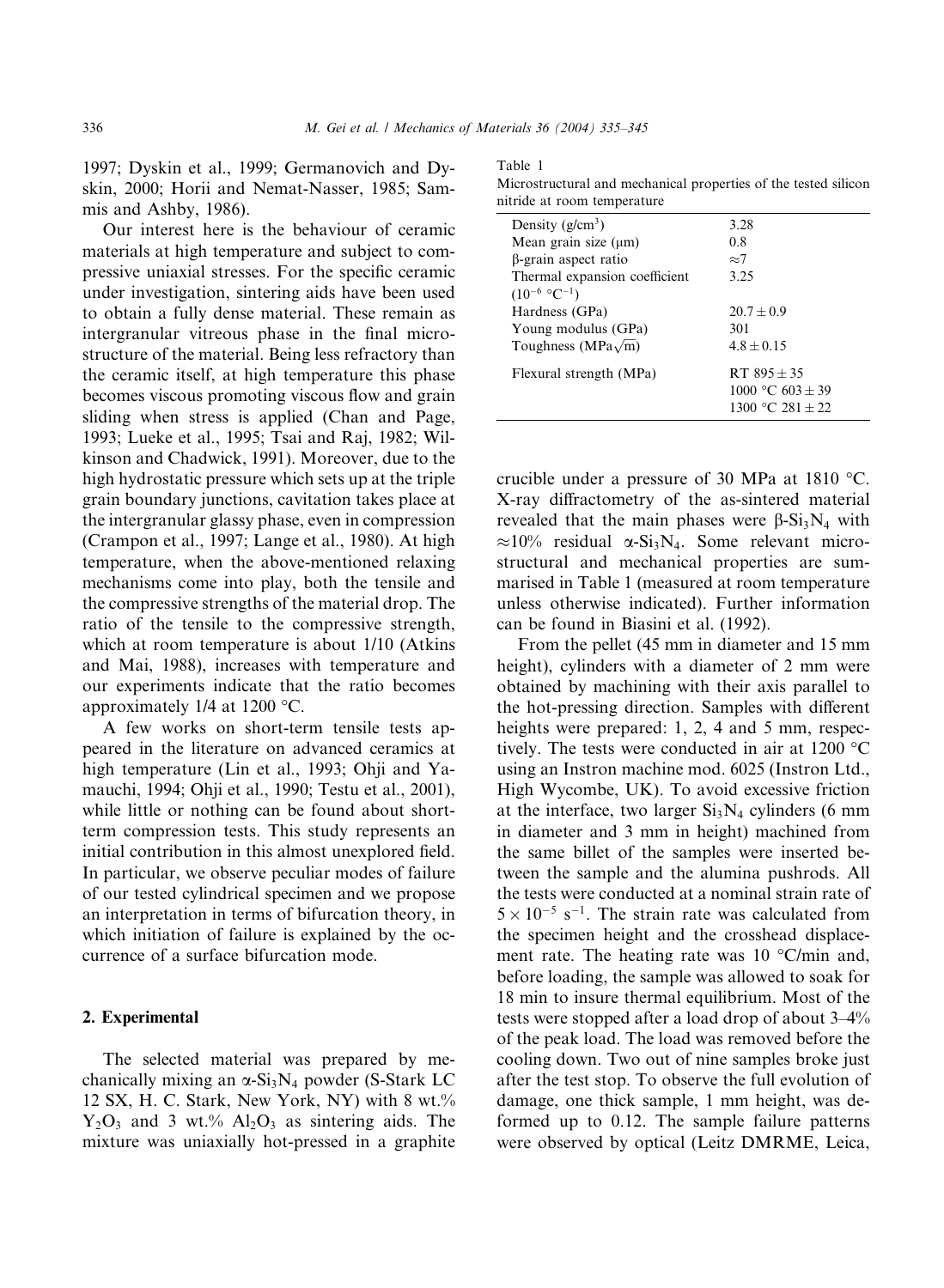Wetzlar, Germany) and scanning electron microscope (Cambridge Instruments, Cambridge, UK).

#### 3. Results and discussion

Values of the peak loads for the investigated specimens are reported in Fig. 1, with reference to the sample height. The peak load shows a slight tendency to lower when the height of the sample is increased, Fig. 1.

This slenderness effect will be later explained in terms of bifurcation theory and has been also documented for concrete (Hudson et al., 1971). Including all the values reported in Fig. 1, the peak load averages 4509 N with a standard deviation of 303 N. Referring to the flexural strength data reported in Table 1, the ratio of tensile to compressive strength can be estimated to be about 1/4.

A standard procedure may be applied to the load–displacement curves in order to evaluate the effective strain of the sample. The system compliance can be estimated according to the following relationship:

$$
C_{\rm T} = \frac{h}{ES} + C_{\rm s},\tag{1}
$$

where  $C_T$  is the total compliance, h the initial height of the sample,  $E$  the Young modulus,  $S$  the crosssection of the sample and  $C_s$  the system compliance. Using at least three samples with different heights,



Fig. 1. Compression peak loads vs. sample height (h) for  $Si<sub>3</sub>N<sub>4</sub>$ cylinders tested at 1200 °C in air.

it is possible to evaluate, by a linear regression analysis, the Young modulus of the material and the system compliance. Subtracting the system compliance from the measured total compliance, the true load–displacement curve of the sample (and whence the nominal stress-deformation behaviour) is obtained. The stress–strain curves calculated in this way are reported in Fig. 2 (six curves are split into Fig. 2(a) and (b) to facilitate reading). The regression analysis gives a Young modulus value of about 105 GPa for 1200 °C.

The general shape of the stress–strain curves does not indicate any significant difference among samples with different height (this is also consistent with results presented by Hudson et al., 1971, for concrete, where the strong difference in the stress/ strain curves is observed in the post-peak behaviour, while our experiments––except one––have been interrupted just after the peak).

SEM micrographs of the samples are reported in Figs. 3–6, for different aspect ratios. Figs. 3 and 4 pertain to aspect ratios 2/2 and 1/2, respectively. In both cases a surface exfoliation is evident. The exfoliation layer was quantified to be about 30–35 lm, Fig. 3. Internal cracks can also be observed, Fig. 4. Surface exfoliation is also very clear from Fig. 5 (aspect ratio 4/2). However, this sample was longitudinally sectioned and cracks almost parallel



Fig. 2. Compression nominal stress  $(s)$ -strain  $(\varepsilon)$  curves for  $Si<sub>3</sub>N<sub>4</sub>$  cylinders tested at 1200 °C in air;  $h/d$  is the aspect ratio. (a) Data for  $h/d = 1/2$ , 2/2 and (b) data for  $h/d = 4/2$ , 5/2.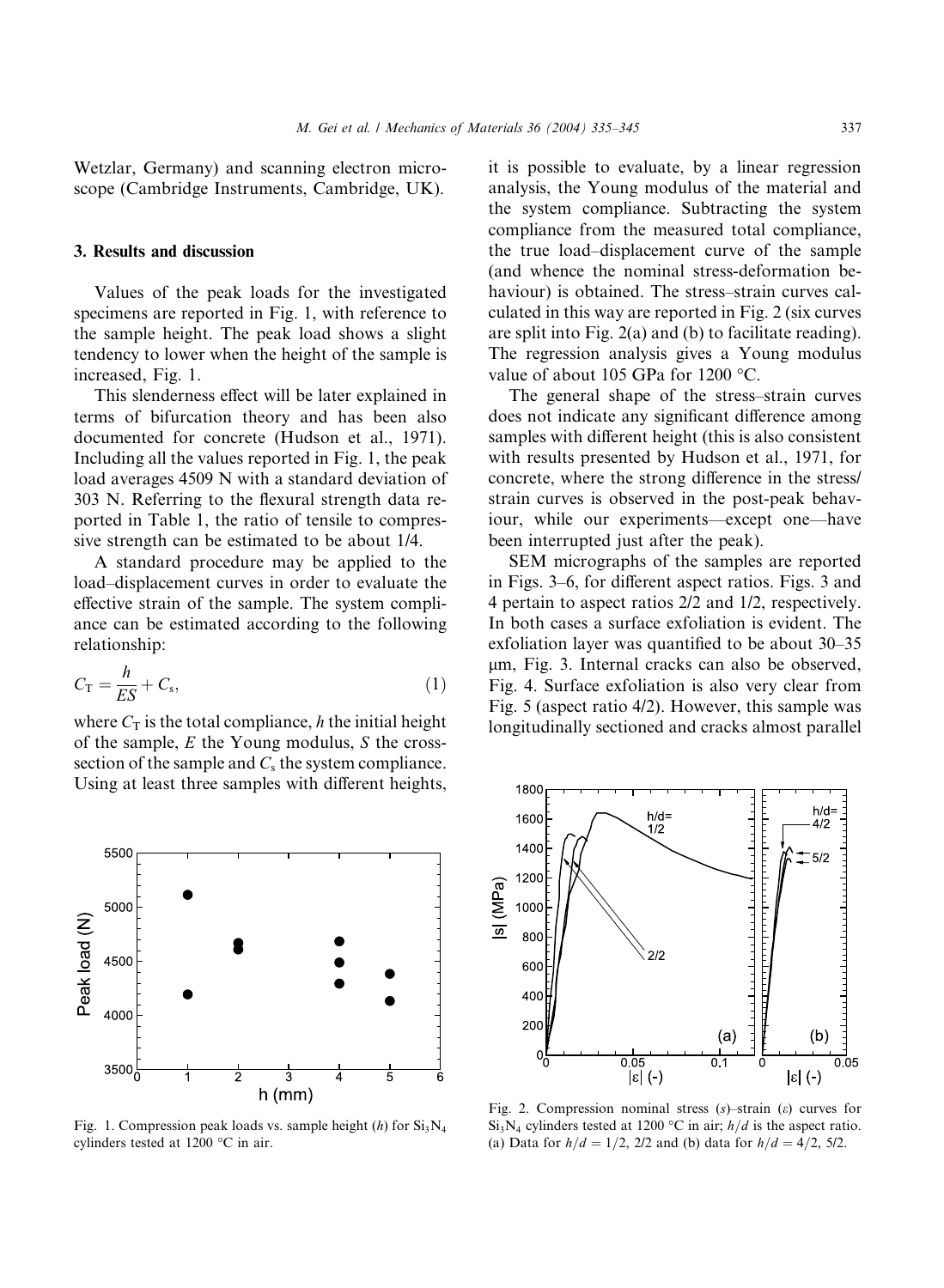

Fig. 3. SEM micrograph of a sample 2 mm height after test. Top view. The arrows indicate the exfoliation layer.



Fig. 4. SEM micrograph of a sample 1 mm height after test.



Fig. 5. SEM micrograph of a sample 4 mm height after test.



Fig. 6. SEM micrograph of a sample 1 mm height deformed up to 0.12. Top view.

to the loading direction were observed. These may be interpreted as a localized axial-splitting failure mode. The thick sample (aspect ratio 1/2), Figs. 6 and 7, shows once more the surface exfoliation failure mode. Interestingly, this exfoliation is, in this case, a progressive mechanism: at least four exfoliation layers can be detected in Fig. 7 (which gives details of Fig. 6), with almost equal thickness of about 70  $\mu$ m.

Summarizing, axially-symmetric surface exfoliation is the dominant failure mechanism. This is a mechanism sometimes occurring in rock mechanics (see Fig. 1.2.6 in Vardoulakis and Sulem, 1995) and also found in axial compression of concrete



Fig. 7. Detail of micrograph 6. Note the successive exfoliations (indicated through arrows) formed during the test.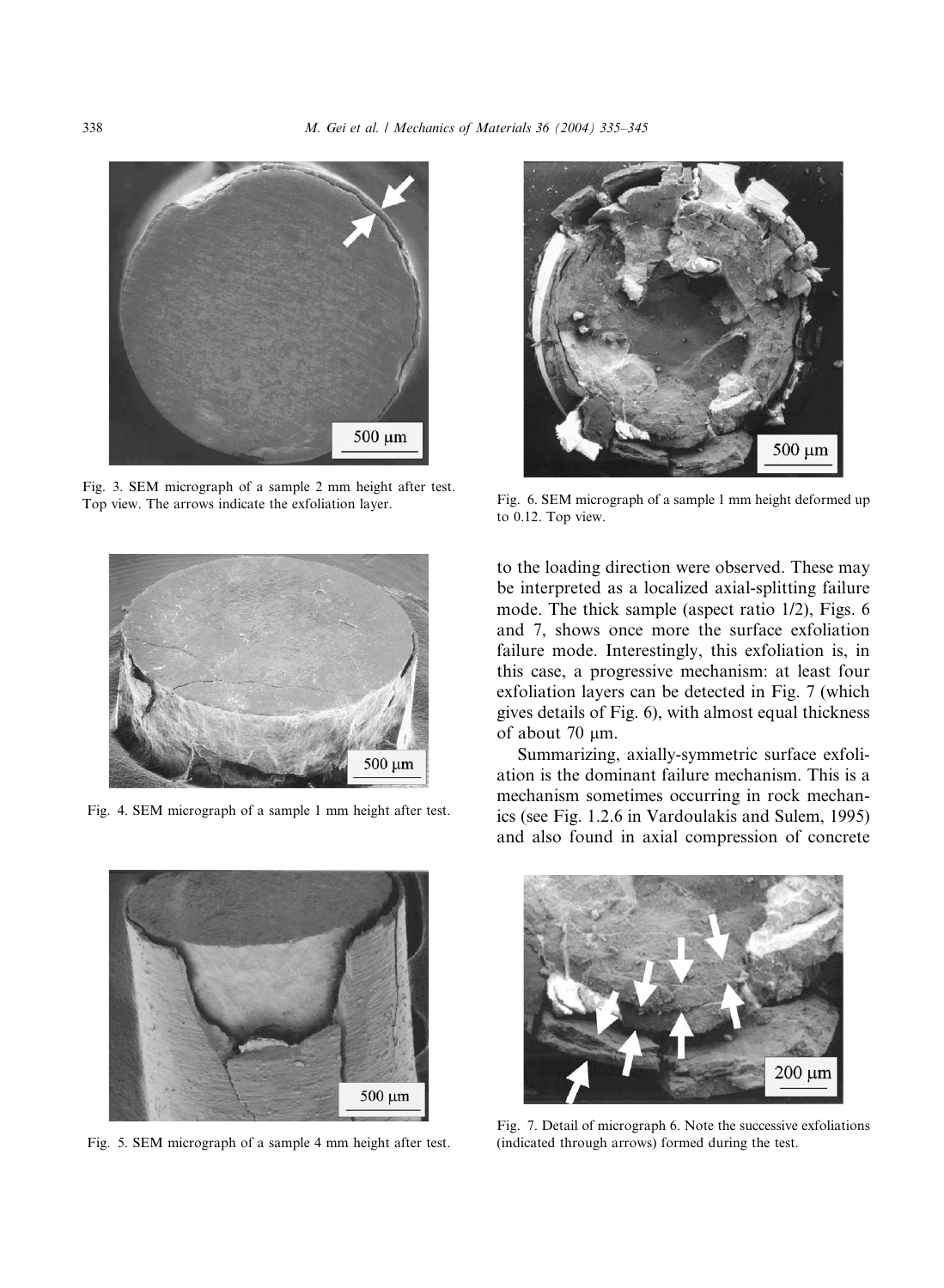M. Gei et al. / Mechanics of Materials 36 (2004) 335–345 339

(Hudson et al., 1971). The observed failure can be interpreted from a number of perspectives. It can be related to the effect of friction at the specimen/ cushion contact, but in our case the test set up was specifically arranged to minimize this effect. Another possibility is to explain failure as an axial splitting phenomenon occurring as consequence of a branching of an inclined crack into a vertical fracture, the so-called ''wing-crack growth'' (Horii and Nemat-Nasser, 1985). This explanation appears rather weak in our case due to different reasons. First, the crack branching mechanism would generate vertical, nearly-planar cracks (possibly arranged in a macroscopic inclined band; see, for instance, experiments on fresh-water, granular ice, Schulson, 1990), instead of the observed axisymmetric modes. Second, that mechanism is typical of brittle materials, but a ductility is evident in our case, so that behaviour of our material can be classified as ''quasi-brittle''. Third, the presence of microcracks or defects in the material before the test initiation cannot be a priori excluded in our case, but is very unlikely. Fourth, crack wing growth seems to be a limited phenomenon in three dimensions (see the experimental results on PMMA, Dyskin et al., 1999; Germanovich and Dyskin, 2000).

Alternatively, initiation of failure of our samples can be interpreted as the analogue for, say, a quasi-brittle material of the surface effects observable in metal specimens (Rittel, 1990; Rittel et al., 1991). From this point of view, it may be interpreted as a bifurcation phenomenon: the homogeneous deformation pattern corresponding to the cylindrical shape may cease to be unique and bifurcate into an inhomogeneous pattern with surface undulations, which decay rapidly away from free surface. The problem of bifurcation of a cylindrical specimen subject to uniaxial compression was analyzed by Chau (1992) for rock-like materials and by Bigoni and Gei (2001) for metals. An analysis of these results reveals that the surface mode corresponds usually to bifurcation loads higher than those corresponding to barrelling or antisymmetric modes. Therefore, the explanation of the experimental results needs often to resort to some peculiar physical mechanisms. In rock mechanics, the presence of cracks parallel to the free surface is often invoked for bifurcation to occur (Vardoulakis and Sulem, 1995). For the analyzed material, such type of cracks are first unlikely and, second, they would not produce failure in a axisymmetric fracture mode. On the other hand, due to the fabrication process, a thin layer of material subject to residual stress may exist close to the free surface due to machining. This layer, often detected in ceramic materials (Samuel et al., 1989), could give rise to a surface bifurcation mode occurring before other modes, a situation that can be analyzed in our case using models developed by Bigoni and Gei (2001) and Bigoni et al. (1997). A few, approximate calculations––not reported here for brevity––show however that the residual stress should not play an important role here, except, perhaps, as an imperfection promoting a surface bifurcation mode.

In closure of the present discussion, it may be worth noting that the failure modes observed in our specimens share some similarities with modes relative to the triaxial compression of sand specimens (Desrues et al., 1996). In those specimens, failure has been attributed to a localization of deformation organized in a conical geometry. Although we do not completely agree with that conclusion,  $\frac{1}{1}$  strain localization in the sense of Rice (1977) still remains a possibility of explaining our experimental results. To clarify this and the related issue of diffuse bifurcation modes––remaining the most likely explanation for the observed surface exfoliation––we present in the next section explicit calculations of diffuse and localized bifurcations for an elastic model describing the main features of our experimental results.

### 4. Bifurcation analysis

Testing of materials at high temperature poses such difficulties that a constitutive framework

 $1$  For fixed top of the testing machine, we think that strain localization should occur along the two weaker planes, inevitably present in any real specimen. Therefore, we believe that the localization observed in the sand specimens should have occurred after an axisymmetric bifurcation mode has occurred.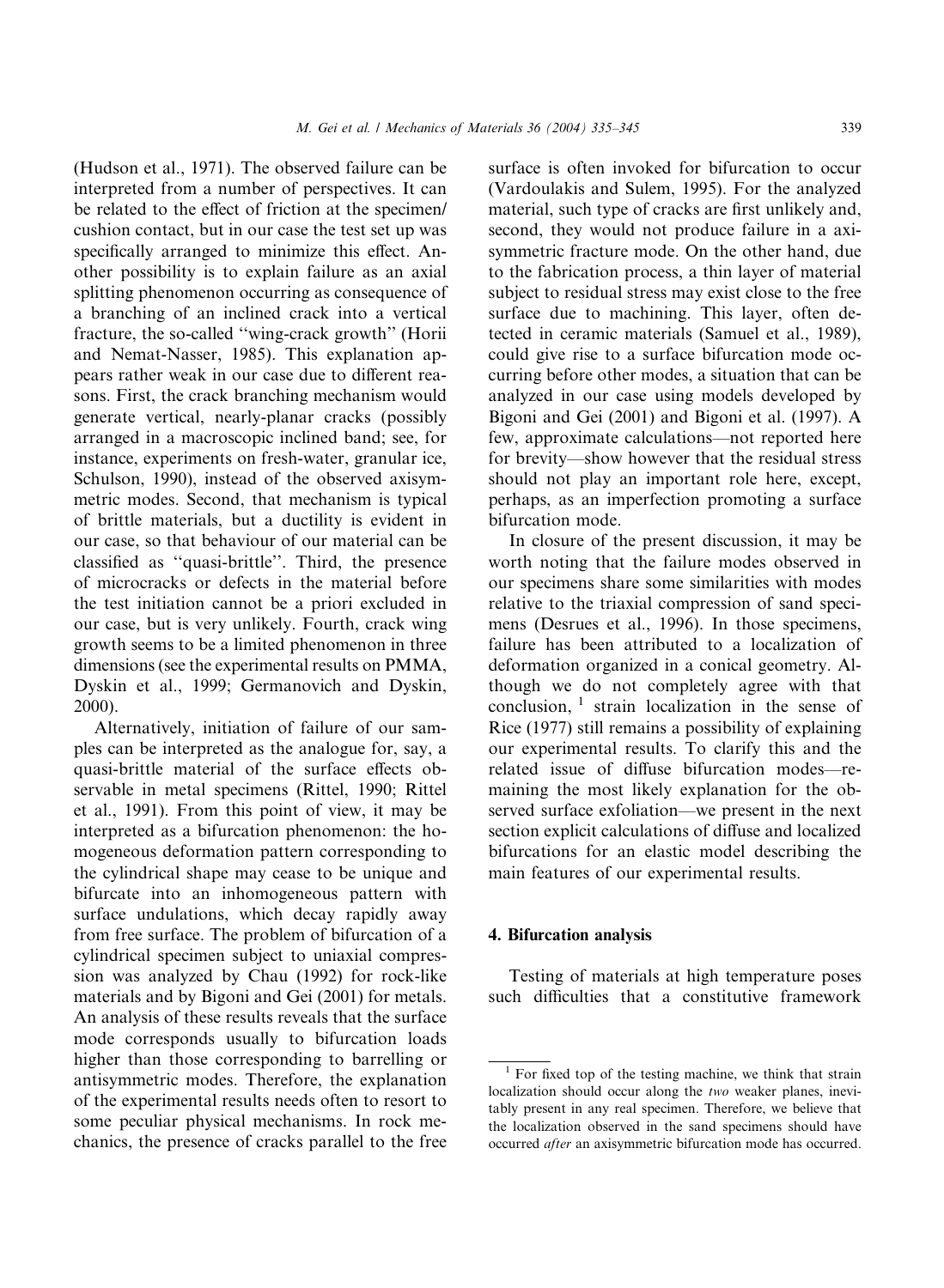should be necessarily built on few experimental data. Therefore, we propose a simple, hyperelastic model taken from the framework of  $J_2$ -deformation theory of plasticity (Hutchinson and Tvergaard, 1980; Neale, 1981), to describe our uniaxial experiments. The model is tailored on our experimental results to describe a smooth transition from hardening to softening behaviour in uniaxial compression. Being the description restricted to uniaxial compression we formulate, for simplicity, a model where the behaviour in tension is equal to the behaviour in compression. As a consequence, the model is defined by three material parameters only.

Loss of uniqueness in the incremental response of an incompressible, elastic cylinder subject to uniaxial compression is examined. A bifurcation point is detected when, at a certain stage of the primary path of equilibrium, an inhomogeneous field (called bifurcation mode) is found to satisfy the incremental equilibrium equations (in addition to the trivial homogeneous response).

Here, we briefly summarize the equations and the methodology of the bifurcation analysis, referring the interested reader to Bigoni and Gei (2001) for further details.

Let us consider an incompressible cylinder of radius  $R$  and height  $h$  in the undeformed, natural configuration  $(C)$ , whose points are labelled by x, subject to a homogeneous, axisymmetric deformation  $\varphi$ . The current configuration  $\overline{C} = \varphi(C)$ , whose points are denoted by  $\bar{x}$ , is described by a cylindrical coordinates system  $(r, \theta, z)$ , with z coincident with the axis of the cylinder and origin at its lower base. Let  $\{e_r, e_\theta, e_z\}$  be an orthonormal basis associated with the system just introduced.

We adopt the logarithmic strain tensor,  $\varepsilon$ , as a measure of the strain induced by  $\varphi$ . In an axisymmetric deformation, the incompressibility constraint, det  $\nabla_c \varphi = 1$ , allows to express  $\varepsilon$  as

$$
\boldsymbol{\varepsilon} = -\varepsilon/2(\boldsymbol{e}_r \otimes \boldsymbol{e}_r + \boldsymbol{e}_\theta \otimes \boldsymbol{e}_\theta) + \varepsilon \boldsymbol{e}_z \otimes \boldsymbol{e}_z, \qquad (2)
$$

(where  $\epsilon$  < 0 in compression) so that the current radius,  $\bar{r}$ , and height,  $\bar{h}$ , are given by

$$
\bar{r} = \exp(-\varepsilon/2)R \quad \text{and} \quad \bar{h} = \exp(\varepsilon)h,\tag{3}
$$

respectively. In the context of small deformations,  $\varepsilon$  reduces to the axial principal strain. The lateral surface of the cylinder is traction-free and a uniaxial stress is assumed directed along its axis.

In the hyperelastic, finite strain generalization of the  $J_2$ -deformation theory the state of the body is fully specified once a strain-energy function is given in terms of effective strain,  $\varepsilon_e$ , defined as (Hutchinson and Tvergaard, 1980; Neale, 1981)

$$
\varepsilon_{\rm e} = \sqrt{2\epsilon_{\rm dev} \cdot \epsilon_{\rm dev}/3},\tag{4}
$$

where  $(\cdot)_{\text{dev}}$  denotes the deviatoric part of the quantity concerned. In the present situation, the form  $(2)$  of  $\varepsilon$  leads to

$$
\varepsilon_{\rm e} = |\varepsilon|.\tag{5}
$$

The following expression for the strain energy  $W(\varepsilon_e)$  is particularly suited to fit the experimental stress–strain curves reported in Fig. 2,

$$
W = Kc\epsilon_0 \left[ \frac{1}{c+1} \exp\left(-\frac{\epsilon_e}{\epsilon_0}\right) - 1 \right] \exp\left(-\frac{\epsilon_e}{c\epsilon_0}\right),\tag{6}
$$

with  $K = 1680$  MPa,  $c = 42$ , and  $\varepsilon_0 = 0.0045$ . Indeed, for non-linear, incompressible, isotropic materials undergoing an axisymmetric deformation, the true stress  $\sigma$  aligned along z can be simply derived from the relationship

$$
\sigma - \sigma_r = \frac{\partial W}{\partial \varepsilon} = \frac{\mathrm{d}W}{\mathrm{d}\varepsilon_{\mathrm{e}}} \frac{\varepsilon}{\varepsilon_{\mathrm{e}}},\tag{7}
$$

where the lateral stress  $\sigma_r$  vanishes in our case. Therefore, we obtain from (6)

$$
\sigma = \frac{K}{\varepsilon_{e}} \varepsilon \left[ 1 - \exp\left( -\frac{\varepsilon_{e}}{\varepsilon_{0}} \right) \right] \exp\left( -\frac{\varepsilon_{e}}{c \varepsilon_{0}} \right), \tag{8}
$$

or, in terms of nominal stress s,

$$
s = \frac{\sigma}{\exp(\varepsilon)}
$$
  
=  $\frac{K}{\varepsilon_{e}} \varepsilon \left[ 1 - \exp\left(-\frac{\varepsilon_{e}}{\varepsilon_{0}}\right) \right] \exp\left(-\frac{\varepsilon_{e}}{c\varepsilon_{0}} - \varepsilon\right).$  (9)

The feature of the formulation based on the effective strain  $\varepsilon_e$  is that for uniaxial stress, the behaviour in compression turns out to be identical to that in tension, a circumstance not fully consistent with our experimental observations, but yielding a substantial simplification in the model.

Consider now an incremental displacement field  $u(\bar{x}) = \dot{\bar{x}}$  superimposed upon the current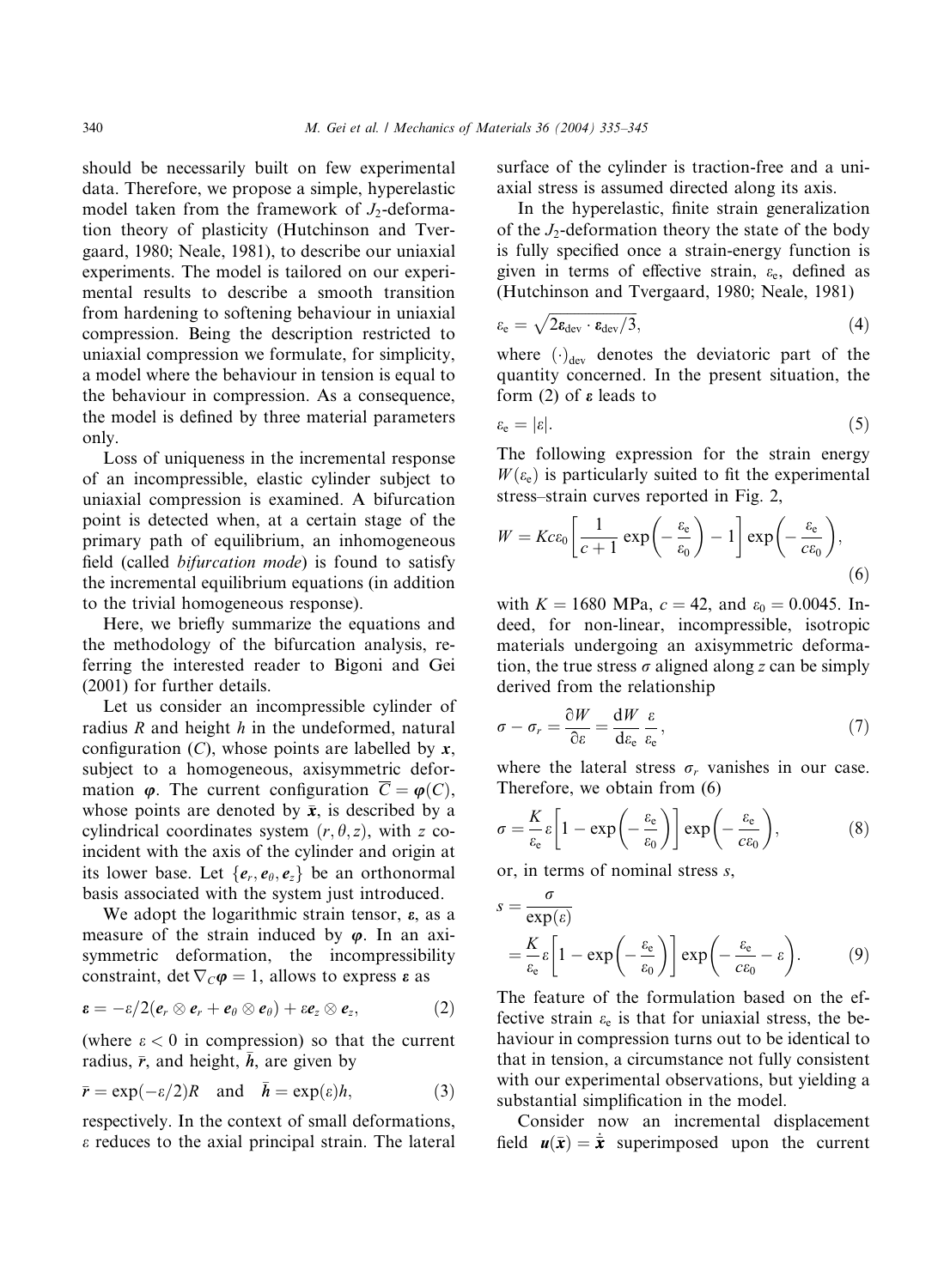deformation. In an updated Lagrangian formulation and in absence of body forces, the incremental equilibrium equations may be expressed in terms of increment in the first Piola–Kirchhoff stress tensor,  $\dot{S}$ , as

$$
\mathsf{div}\dot{\mathbf{S}} = \mathbf{0}.\tag{10}
$$

The incremental boundary-value problem is completed by the following boundary conditions:

• null tractions at the lateral surface,

$$
\dot{S}_{rr} = \dot{S}_{\theta r} = \dot{S}_{zr} = 0 \quad \text{at } r = \bar{r}, \tag{11}
$$

• perfectly smooth contact with a rigid, flat constraint on the faces  $z = 0$  and  $\bar{h}$ ,

$$
\dot{S}_{\theta z} = \dot{S}_{rz} = u_z = 0 \quad \text{at } z = 0, \bar{h}.
$$
 (12)

The constitutive equations are taken to be linear relationships between  $\dot{S}$  and  $L = \text{grad}u$  and are expressed, in the specific axisymmetric geometry, in terms of three incremental moduli,  $\mu_i$  $(i = 1, 2, 3)$  (Bigoni and Gei, 2001). In cylindrical components, these are

$$
\dot{S}_{rr} = \dot{p} + 2\mu_{2}L_{rr} + 2(\mu_{1} - \mu_{2})L_{\theta\theta}, \n\dot{S}_{\theta\theta} = \dot{p} + 2\mu_{2}L_{\theta\theta} + 2(\mu_{1} - \mu_{2})L_{rr}, \n\dot{S}_{zz} = \dot{p} + (2\mu_{1} - \sigma)L_{zz}, \n\dot{S}_{r\theta} = \dot{S}_{\theta r} = (2\mu_{2} - \mu_{1})(L_{r\theta} + L_{\theta r}), \n\dot{S}_{rz} = (\mu_{3} + \frac{\sigma}{2})L_{rz} + (\mu_{3} - \frac{\sigma}{2})L_{zr}, \n\dot{S}_{zr} = (\mu_{3} - \frac{\sigma}{2})L_{rz} + (\mu_{3} - \frac{\sigma}{2})L_{zr}, \n\dot{S}_{\theta z} = (\mu_{3} + \frac{\sigma}{2})L_{\theta z} + (\mu_{3} - \frac{\sigma}{2})L_{z\theta}, \n\dot{S}_{z\theta} = (\mu_{3} - \frac{\sigma}{2})L_{\theta z} + (\mu_{3} - \frac{\sigma}{2})L_{z\theta},
$$
\n(13)

where  $\dot{p}$  is the Lagrange multiplier associated with the incompressibility constraint.

The incremental moduli are functions of the pre-stress, or pre-strain, which affects the incremental response of the solid. In the framework of the hyperelastic, finite-strain generalization of the  $J_2$ -deformation theory (Hutchinson and Tvergaard, 1980; Neale, 1981), they can be expressed in terms of  $W(\varepsilon_e)$  and of the logarithmic strain,  $\varepsilon$ , as

$$
\mu_1 = \frac{1}{3} W'', \quad \mu_2 = \frac{1}{6} \left( W'' + \frac{W'}{\varepsilon_{\rm e}} \right),
$$
  

$$
\mu_3 = \frac{1}{2} \frac{W'}{\varepsilon_{\rm e}} \varepsilon \coth \left( \frac{3}{2} \varepsilon \right),
$$
 (14)

where a prime denotes differentiation with respect to  $\varepsilon_e$ .

In order to simplify the formulation, we note that, exploiting the condition of incompressibility of the incremental deformation, namely

$$
\text{tr}L = u_{r,r} + (u_r + u_{\theta,\theta})/r + u_{z,z} = 0, \qquad (15)
$$

the components of  $\boldsymbol{u}$  can be written in terms of two displacement potentials,  $\Omega = \Omega(r, \theta, z)$  and  $\Psi =$  $\Psi(r, \theta, z)$ , as

$$
u_r = \Omega_{,rz} + \Psi_{,\theta}/r, \quad u_\theta = \Omega_{,\theta z}/r - \Psi_{,r},
$$
  

$$
u_z = -\mathcal{M}(\Omega), \qquad (16)
$$

where  $\mathcal{M}(\cdot) = (\cdot)_{rr} + (\cdot)_{r}/r + (\cdot)_{\theta\theta}/r^2$  is the twodimensional Laplacian operator in polar coordinates.

Bifurcations are sought in the separate variables form

$$
\begin{cases}\n\Omega(r,\theta,z) = \omega(r)\cos n\theta \sin nz, \\
\Psi(r,\theta,z) = \psi(r)\sin n\theta \cos nz, \\
\dot{p}(r,\theta,z) = q(r)\cos n\theta \cos nz,\n\end{cases}
$$
\n(17)

where  $\eta = k\pi/\bar{h}$  ( $k = 1, 2, ...$ ) and  $n$  ( $n = 0, 1, 2, ...$ ) are, respectively, the longitudinal and the circumferential wave numbers. The definition of  $\eta$  assures that boundary conditions (12) are satisfied.

Substitution of Eq. (17) into Eqs. (16), (13), and (10) yields two ordinary differential equations for  $\omega(r)$  and  $\psi(r)$  and an expression for  $q(r)$ . The first two equations are

$$
\begin{cases} (\mathcal{L}_n - \rho_3^2 \eta^2) \psi = 0, \\ (\mathcal{L}_n + \rho_1^2 \eta^2) (\mathcal{L}_n + \rho_2^2 \eta^2) \omega = 0, \end{cases}
$$
 (18)

where  $\mathcal{L}_n(\cdot) = d^2(\cdot)/dr^2 + d(\cdot)/dr/r - n^2(\cdot)/r^2$  is the Bessel operator,  $\rho_i^2$  (*i* = 1, 2) are the solutions of the characteristic equation

$$
(\mu_3 - \sigma/2)\rho^4 + 2(\mu_1 + \mu_2 - \mu_3)\rho^2 + (\mu_3 + \sigma/2) = 0
$$
\n(19)

and

$$
\rho_3^2 = (\mu_3 + \sigma/2)/(2\mu_2 - \mu_1). \tag{20}
$$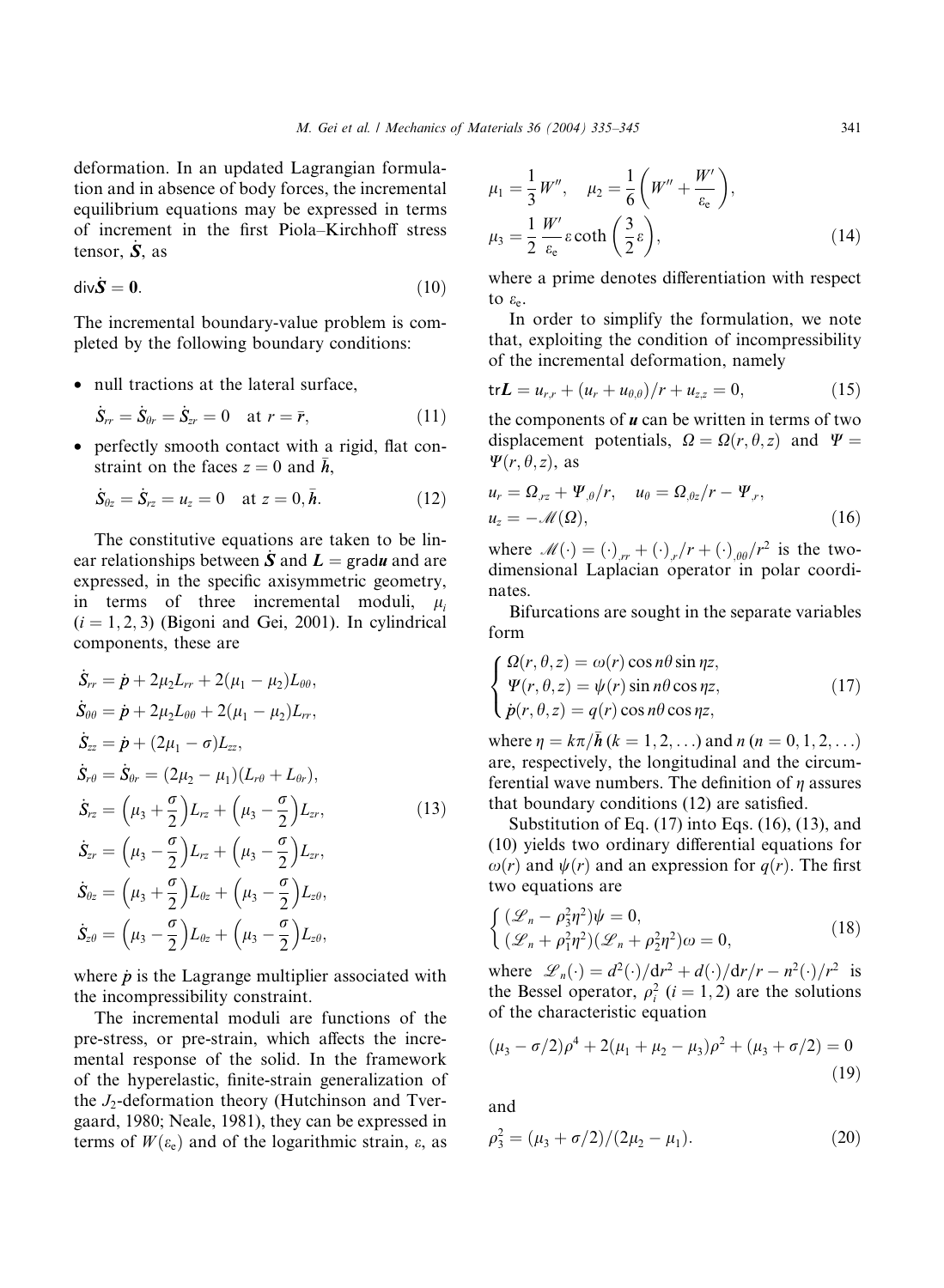The solutions for  $\omega(r)$ ,  $\psi(r)$  and  $q(r)$  are

$$
\begin{cases}\n\omega(r) = a_1 J_n(\rho_1 \eta r) + a_2 J_n(\rho_2 \eta r), \\
\psi(r) = b I_n(\rho_3 \eta r), \\
q(r) = (2\mu_1 - \mu_3 - \sigma/2) \eta \mathcal{L}_n(\omega) \\
-(\mu_3 - \sigma/2) \mathcal{L}_n^2(\omega) / \eta,\n\end{cases} \tag{21}
$$

where  $a_i$  (i = 1, 2) and b are arbitrary constants,  $J_n(x)$  and  $I_n(x)$  are—respectively—the ordinary and the modified Bessel functions of order n.

It is worth noting that the nature of roots  $\pm \rho_1$ and  $\pm \rho_2$  of Eq. (19) defines the classification of regimes: complex conjugate  $\pm \rho_1$  and  $\pm \rho_2$  in the elliptic complex regime (EC); pure imaginary  $\pm \rho_1$ and  $\pm \rho_2$  in the elliptic imaginary regime (EI); real  $\pm \rho_1$  and  $\pm \rho_2$  in the hyperbolic regime (H); two real and two pure imaginary  $\pm \rho_1$  and  $\pm \rho_2$  in the parabolic regime (P). It should be noted that failure of ellipticity corresponds to localization of deformation. Therefore, the investigation of bifurcation is restricted to the elliptic range, where  $\mu_3 + \sigma/2 > 0$ ,  $2\mu_2 - \mu_1 > 0$ , so that the coefficient  $\rho_3^2$ , Eq. (20), is always positive either in (EI) or in (EC) regimes.

Eqs.  $(16)$ – $(21)$  fully specify the displacement field and, through Eq. (13), the incremental stress state. The imposition of the boundary conditions on the lateral surface, Eq. (11), provides a homogeneous algebraic system for the constants  $a_i$  $(i = 1, 2)$  and b. Non-trivial solution are obtained if the determinant of the associated matrix vanishes (bifurcation condition). Once the current geometry and state is known, the bifurcation mode has to be selected in terms of the circumferential wave number  $n$  and of the dimensionless parameter  $\eta \bar{r}$ , so that the bifurcation condition determines the critical logarithmic strain  $\varepsilon_{\text{bif}}$ .

## 4.1. Results

Bifurcation points and modes for samples with aspect ratios 1/2, 2/2, 4/2 and 5/2 have been computed and reported in Figs. 8 and 9. The bifurcation points are marked in Fig. 8 on the uniaxial stress vs. logarithmic strain curves with vertical segments, since they correspond to two different values of Cauchy (or true) and nominal stresses, but to the same value of strain.



Fig. 8. True (Eq. (8)) and nominal (Eq. (9)) stress vs. logarithmic strain curves (the former is dashed), with superimposed critical points for bifurcation. S denotes surface instability that occurs at  $|\varepsilon_{si}| = 0.0325$ . Characteristics of modes A through U are reported in Table 2.

In the present problem, localization of deformation occurs when the (EC)/(H) boundary is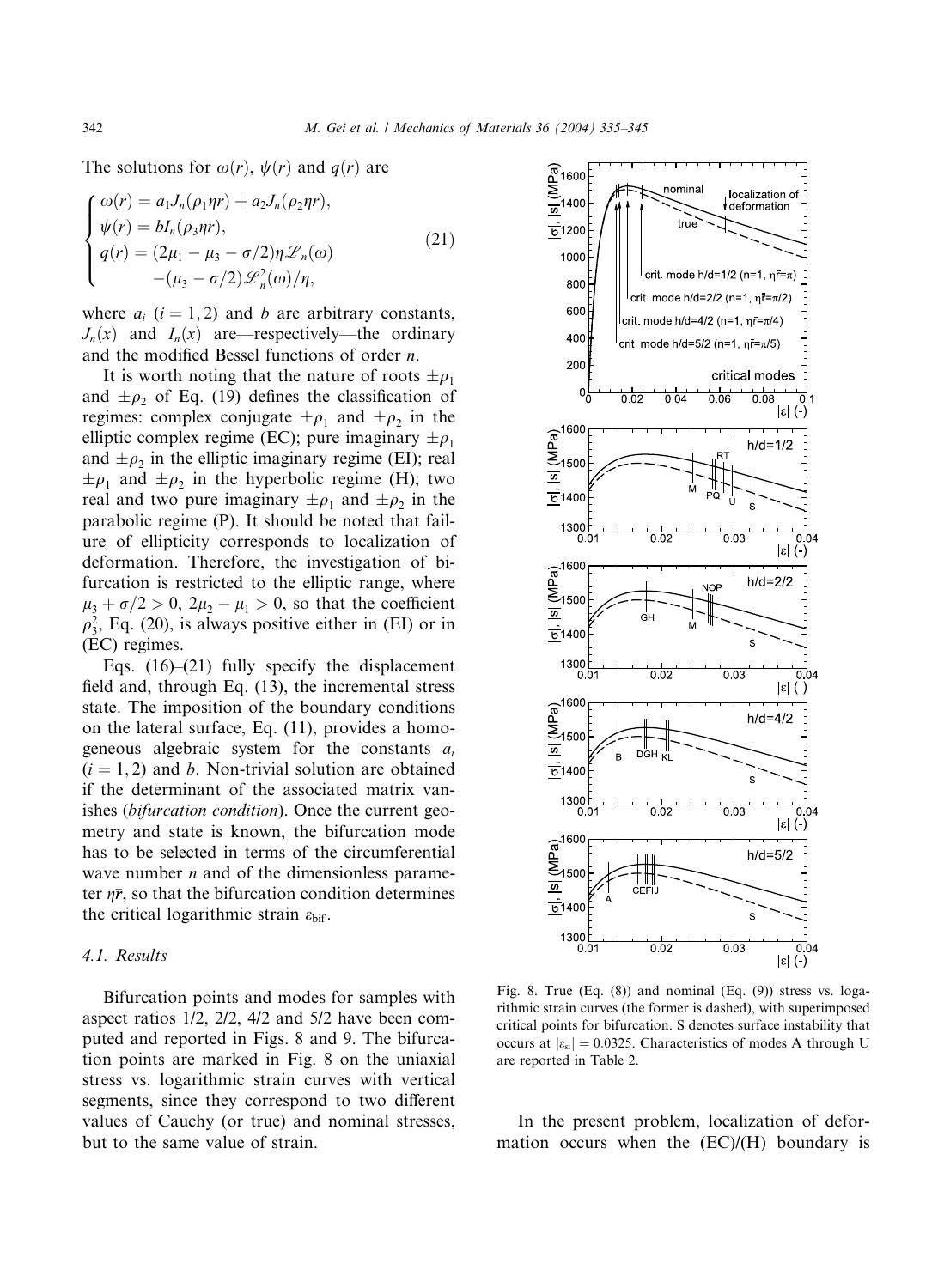

Fig. 9. Sketch of bifurcation modes reported in Fig. 8. Numbers refer to the circumferential wave number n.

touched, i.e. at  $|\varepsilon_{\text{loc}}| = 0.0624$ , as can be calculated from Eq. (19). The point corresponding to strain localization is reported in the first plot of Fig. 8, where it can be clearly appreciated that *localization* always occurs in the strain softening regime.

The critical, i.e. occurring at lowest strain, bifurcation point for each of the four aspect ratios considered are reported in the first plot of Fig. 8. All the four critical bifurcations correspond to an antisymmetric mode, characterized by  $n = 1$ . Note that the critical bifurcation occurs

• when the material is still in the hardening regime, for the aspect ratios  $h/d = 4/2$  and 5/2,

• at around the peak of stress/strain curve, for the aspect ratio  $h/d = 2/2$ ,

during softening, for the aspect ratio  $h/d = 1/2$ .

For aspect ratios higher than 4/2, which would limit possible end-effects, Euler buckling causes premature failure of the specimen, yielding a pronounced size effect.

Bifurcation modes with  $n \neq 1$  become available at strains slightly higher than the critical, specially for thick samples. In order to present a complete picture of the bifurcation landscape, the first six modes for every aspect ratio are indicated in Fig. 8 and the relative parameters listed in Table 2. The bifurcation modes are sketched in Fig. 9, where capital letters refer to the classification introduced in Table 2 and numbers denote the values of the circumferential wave number n.

For  $h/d = 1/2$  (second plot in Fig. 8), the mode P, following the mode M, is a surface-type mode with double longitudinal wave number--corresponding to half wavelength—and  $n = 4$ . Moreover, the mode H (axisymmetric) is almost coincident with the mode G (antisymmetric) for the aspect ratio 2/2 (third plot in Fig. 8).

After the sixth mode is attained, infinite bifurcation modes follow one upon other and become closer and closer towards the accumulation point S, representing the surface instability threshold  $(|\varepsilon_{si}| = 0.0325)$ . Continuing along the uniaxial curve, strain localization occurs as a final instability.

From the reported results it can be clearly understood that strain localization will never occur in

Mode  $n \overline{r}$  $\bar{r}$   $|\varepsilon_{\text{bif}}|$  Mode n  $\eta \bar{r}$  $\eta \bar{r}$   $|\varepsilon_{\rm bif}|$ A 1  $\pi/5$  0.0127 K 1  $3\pi/4$  0.0207 B 1  $\pi/4$  0.0141 L 0  $3\pi/4$  0.0208 C 1  $2\pi/5$  0.0167 M 1  $\pi$  0.0243 D 0  $\pi/4$  0.0178 N 2  $3\pi/2$  0.0264 E 0  $\pi/5$  0.0178 O 3  $3\pi/2$  0.0268 F 0  $2\pi/5$  0.0179 P 4  $2\pi$  0.0270 G 1  $\pi/2$  0.0179 Q 2  $\pi$  0.0273 H 0  $\pi/2$  0.0182 R 3  $2\pi$  0.0283 I 0  $3\pi/5$  0.0187 T 6  $3\pi$  0.0284 J 1  $3\pi/5$  0.0190 U 8  $4\pi$  0.0297

Table 2 Bifurcation mode parameters of Fig. 8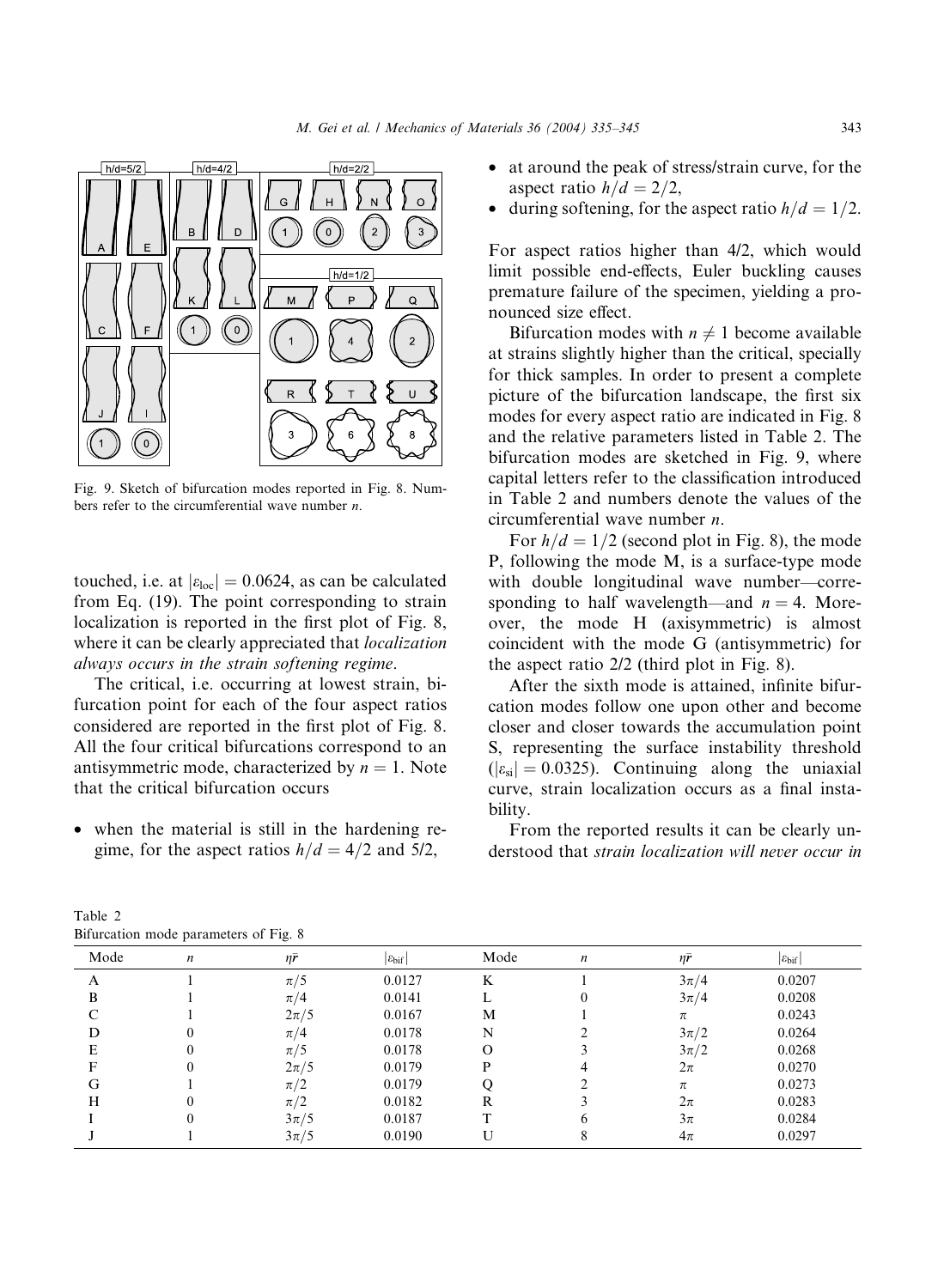a homogeneously deformed specimen, but will take place on a bifurcated deformation path.  $^2$ 

We observe that the surface mode S corresponds to an "orange-peel" pattern where both  $n$ and  $\eta \bar{r}$  diverge. Something similar was found, for a simpler uniaxial stress–strain law than (8), in Bigoni and Gei (2001) for uniaxial tension, but not for compression.

In terms of total compression loads, the nominal peak load calculated from the constitutive law (9) is equal to 4797 N. For  $h/d = 4/2$  and 5/2 bifurcation occurs for a load of about 4751 and 4700 N, respectively, indicating the presence of the slenderness effect noticed in the experimental results (Fig. 1). This effect, that is a consequence of loss of uniqueness in the hardening branch, may be observed in specimens having  $h/d > 1$ .

### 5. Conclusions

Experimental results have been presented, relative to uniaxial compression at  $1200$  °C in air of silicon nitride cylinders. Results pertain to different height/diameter ratios. In the experiments, this parameter had only a limited influence on the overall features of the stress–strain curve (which in the present case were interrupted just after the peak) and of the failure modes. For all investigated height/diameter ratios, failure was initiated by surface exfoliation followed by the formation and growth of macrocracks. Three possible interpretations of this behaviour seem to cover all possibilities. These are:

- 1. Effects related to specimen/cushion friction;
- 2. Effects related to the presence of microcracks;
- 3. Effects related to a bifurcation mechanism emerging during deformation.

The first possibility should be minimized with the assumed experimental setup and microcracks can also be excluded, so that the second possibility is also ruled out. Only the last possibility appears relevant to our situation.

In order to investigate the third of the above possibilities, we have proposed an elastic, incompressible model describing our uniaxial experiments and we have performed a complete bifurcation analysis. Results obtained this way may only provide information on the onset of failure, rather than on the development of the exfoliation process. <sup>3</sup> In particular, results show that:

- the first bifurcation mode occurs around the peak of the uniaxial stress/strain curve, in agreement with the observed failure. The fact that bifurcation occurs before for slender than for thick specimens explains the observed slight decrease in the peak load, as related to the increase of the slenderness of the specimen;
- the first possible bifurcation mode is always antisymmetric for all considered geometries;
- the surface modes follow after diffuse mode, but occur ''not far'' from the first mode;
- localized modes always follow after surface modes.

Following the bifurcation approach, it can be concluded that the observed failure starts at around the peak of the stress–strain curve as an antisymmetric mode <sup>4</sup> and soon degenerates during postcritical behaviour to a surface mode, leading to final failure, with possible strain localization. We believe therefore that bifurcation theory yields a consistent description of the onset of the observed failure modes.

# Acknowledgements

M.G. and D.B. gratefully acknowledge financial support of the University of Trento, Italy.

<sup>2</sup> Therefore a calculation of strain localization performed assuming homogeneity may retain some validity only when the bifurcated path followed by the specimen does not involve high strain inhomogeneities.

<sup>&</sup>lt;sup>3</sup> The exfoliation process implies formation of new boundaries and is therefore a dissipative phenomenon, which cannot<br>be captured within the framework of the present elastic model.

 $4$  Antisymmetric modes might be at least partially impeded. by friction at the specimen/cushion contact, while symmetric surface modes could be promoted by residual stress existing near the external surface.